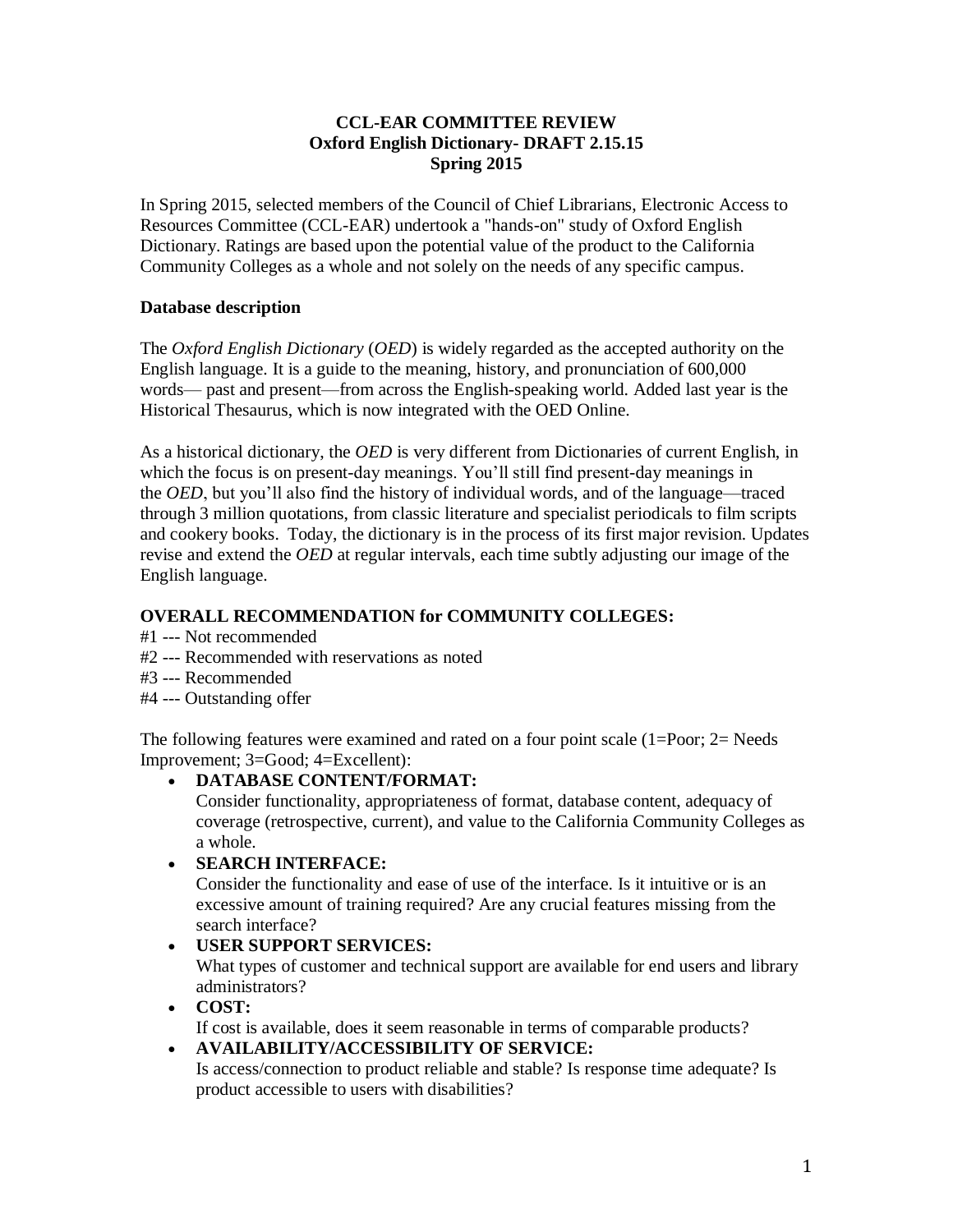# **OVERALL ASSESSMENT: 3, 3, 2.8**

This resource seems most useful for support of specialized English language literature classes, and to support research in history and folklore, especially at the transfer level.

### **ADDITIONAL CRITERIA FOR DATABASE REVIEWS CCL-EAR COMMITTEE**

### **DATABASE CONTENT/FORMAT: 3, 3, 3**

With over 600,000 words and entries covering the history of meaning as well as quotes from published examples exhibiting usage, the OED lives up to the title of being the "definitive record of the English language". It is especially useful as a resource for obscure, historical and regional words. The *OED Historical Thesaurus* is also incorporated into the *OED Online*. However, there does seem to be lag on incorporating current slang. While "hashtag" and "selfie" are in the Oxford English Dictionary, searches for "sexting" and "crowdfunding" yielded no results.

This resource seems most useful for support of specialized English language literature classes, and to support research in history and folklore, especially at the transfer level.

## **SEARCH INTERFACE: 3, 3, 2**

OED contains both a **Quick** and **Advanced** search interface. Most students will undoubtedly use **the Quick Search,** which is very straightforward and easy to use. However, one impressive feature about the **Advanced Search** interface is the keyboard option under the search boxes. This contains shortcuts to input some of the more common letters with diacritics used in non-English languages employing the Latin alphabet. A **Lost for Words?** option, which links to randomly selected entries in the OED for the serendipitous searcher, is a great way to browse surrounding entries.

Results sets are very well laid out and there is the option to sort by entry or by date. One nice feature is the **Jump to:** section on the right side of the page, which allows for browsing of nearby alphabetical entries. Options for refining a search such as by part of speech, date of first citation, and language of origin are also available to the right of results set. On full-text results pages, there is the option to view results as outline or full entry; the full entry includes etymology of the word. There is also the option to show or hide the quotes of published examples of a given word in order by date. The option to increase size of text available on results page is also available. Print, Save and Email are offered for entry retrieval. However, when the email function is used for retrieval, the full-text of the dictionary entry is not sent. Instead a link is sent to the email recipient giving short-term access to the full-text dictionary entry. The save function is also not typical of other databases: the dictionary entry is saved to the personal profile, if created, on OED, a file is not created for download to a computer or device. A citation tool with exporting options to formats such as Endnote is available but the only citation styles included are Chicago and MLA, leaving out one of the major styles used in the Social Sciences (APA).

It would be helpful if OED provided a link in full-text entries to definitions of abbreviations or eliminate use of abbreviations altogether as is done with many online dictionary resources.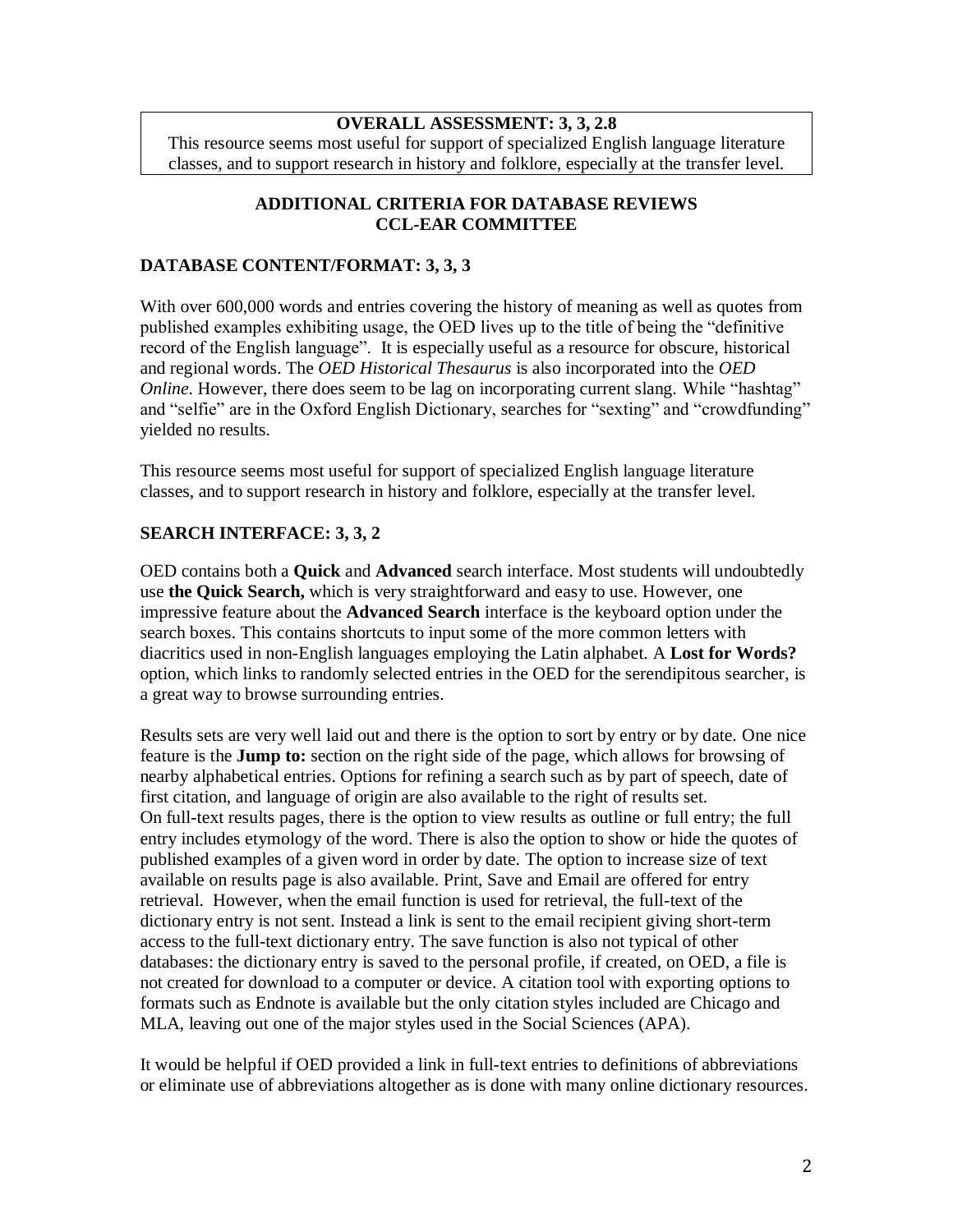And while the link to a pronunciation table using IPA (International Phonetic Alphabet) with examples of the sounds is helpful, audio of the pronunciation would be a nice addition.

There currently does not seem to be a mobile-friendly version or app for OED. Regarding compatibility with Macs, and various browsers, this reviewer experienced no difficulty with access. OED does offer the option to install as a search bar in browser as well as embed a search box in a site. OED does allow for creation of a personal profile but it seems to be limited to archiving previous searched items in the same session and saving entries. Permalinks to entries do not seem to be available.

| Homepage |  |
|----------|--|
|          |  |

| <b>Contact us</b><br><b>Subscriber services</b><br>What's new<br>Home<br>About                                                                                                       | Help                                                                                                                                                                  |                                                                                               | My OED (perso                           |
|--------------------------------------------------------------------------------------------------------------------------------------------------------------------------------------|-----------------------------------------------------------------------------------------------------------------------------------------------------------------------|-----------------------------------------------------------------------------------------------|-----------------------------------------|
| Oxford English Dictionary<br>The definitive record of the English language<br>OEL                                                                                                    |                                                                                                                                                                       |                                                                                               |                                         |
| Welcome<br>to the definitive record of the English language.                                                                                                                         |                                                                                                                                                                       |                                                                                               | More about the OED »<br>Print edition » |
| Quick search:<br>Find word in dictionary<br>GO                                                                                                                                       | Choose Search or Browse to explore the dictionary                                                                                                                     |                                                                                               |                                         |
| Lost for Words?   Advanced search   Help<br><b>Dictionary</b><br>Browse the whole dictionary from A to Z.<br><b>Categories</b><br>Browse words by subject, usage, region, or origin. | <sup>#</sup> Timelines<br>Discover when words entered the English language.<br>$\Rightarrow$ Sources<br>Explore the top 1,000 authors and works quoted in the<br>OED. | <sup>*</sup> Historical Thesaurus<br>A taxonomic organization of all the contents of the OED. | <b>Browse Dictionary</b>                |

Quick Search Results:

| <b>About</b><br>What's new<br><b>Contact us</b><br><b>Subscriber services</b><br>Help<br>Home                                                                                    |                                          | <b>Welcome Carol Hutte My OED</b>               | <b>Sign out</b>                       |
|----------------------------------------------------------------------------------------------------------------------------------------------------------------------------------|------------------------------------------|-------------------------------------------------|---------------------------------------|
| Oxford English Dictionary<br>The definitive record of the English language<br><b>Quick search:</b>                                                                               | Find word in dictionary<br>GO            | <b>Browse:</b>                                  |                                       |
|                                                                                                                                                                                  | Lost for Words?   Advanced search   Help | $\Rightarrow$ Dictionary                        | $\Rightarrow$ Sources                 |
|                                                                                                                                                                                  | Help on Search Results   Print   Email   | $\bullet$ Categories<br>$\rightarrow$ Timelines | <b>Historical</b><br><b>Thesaurus</b> |
| <b>Quick search results</b>                                                                                                                                                      | Your current search<br>(entries):        | My entries (5)                                  |                                       |
| Showing 1-4 of 4 results in 4 entries                                                                                                                                            | quirk                                    | My searches (2)                                 |                                       |
| Widen search? Find 'quirk' in: » phrases (5) » definitions (21) » etymologies (10) » quotations (326) » full text (167)                                                          | Save<br><b>Refine search</b>             | Jump to:                                        |                                       |
| View as: List   Timeline<br>Sort by: Entry   Date                                                                                                                                |                                          | $\overline{\phantom{a}}$                        |                                       |
|                                                                                                                                                                                  | Refine your search                       | Entry $\mathbf$                                 | Date -                                |
| 1. quirk, n. <sup>1</sup> View full entry<br>1565                                                                                                                                | $\triangleright$ Subject                 | quirer, n.<br>quirily, adv.                     | a1425<br>1582                         |
| A verbal or mental twist, shift, or evasion; a subtle or cunning argument; a piece of sophistry or chicanery; (also) a trick, a subterfuge. Now<br>rare. (chiefly Brit. regional | ▶ Language of Origin                     | Quirinal, adj. and n.<br>quiring, n.            | 1533<br>1922                          |
|                                                                                                                                                                                  | $\triangleright$ Region                  | quiritarian, adj.<br>quiritary, adj.            | 1838<br>1862                          |
|                                                                                                                                                                                  | $\triangleright$ Usage                   | quiritation, n.                                 | 1634                                  |
| 2. $quirk, n.$ <sup>2</sup> View full entry<br>1916                                                                                                                              | ▶ Part of Speech                         | Quirites, n.<br>Quiritian, n. and adj.          | a1398<br>1765                         |
| An inexperienced or trainee airman                                                                                                                                               | ▶ Date of First Citation                 | quirk, n.1<br>quirk, n.2                        | 1565<br>1916                          |
|                                                                                                                                                                                  | First Cited in                           | quirk, v.1                                      | 1596                                  |
| 3. $\alpha$ uirk, $v^2$ View full entry<br>1596                                                                                                                                  |                                          | quirk, v.2<br>quirked, adj.                     | 1746<br>1774                          |
|                                                                                                                                                                                  |                                          | quirkily, adv.                                  | 1926                                  |
| trans                                                                                                                                                                            | Search within results for:               | quirkiness, n.                                  | a1878                                 |
|                                                                                                                                                                                  |                                          | middlen n                                       | 1827                                  |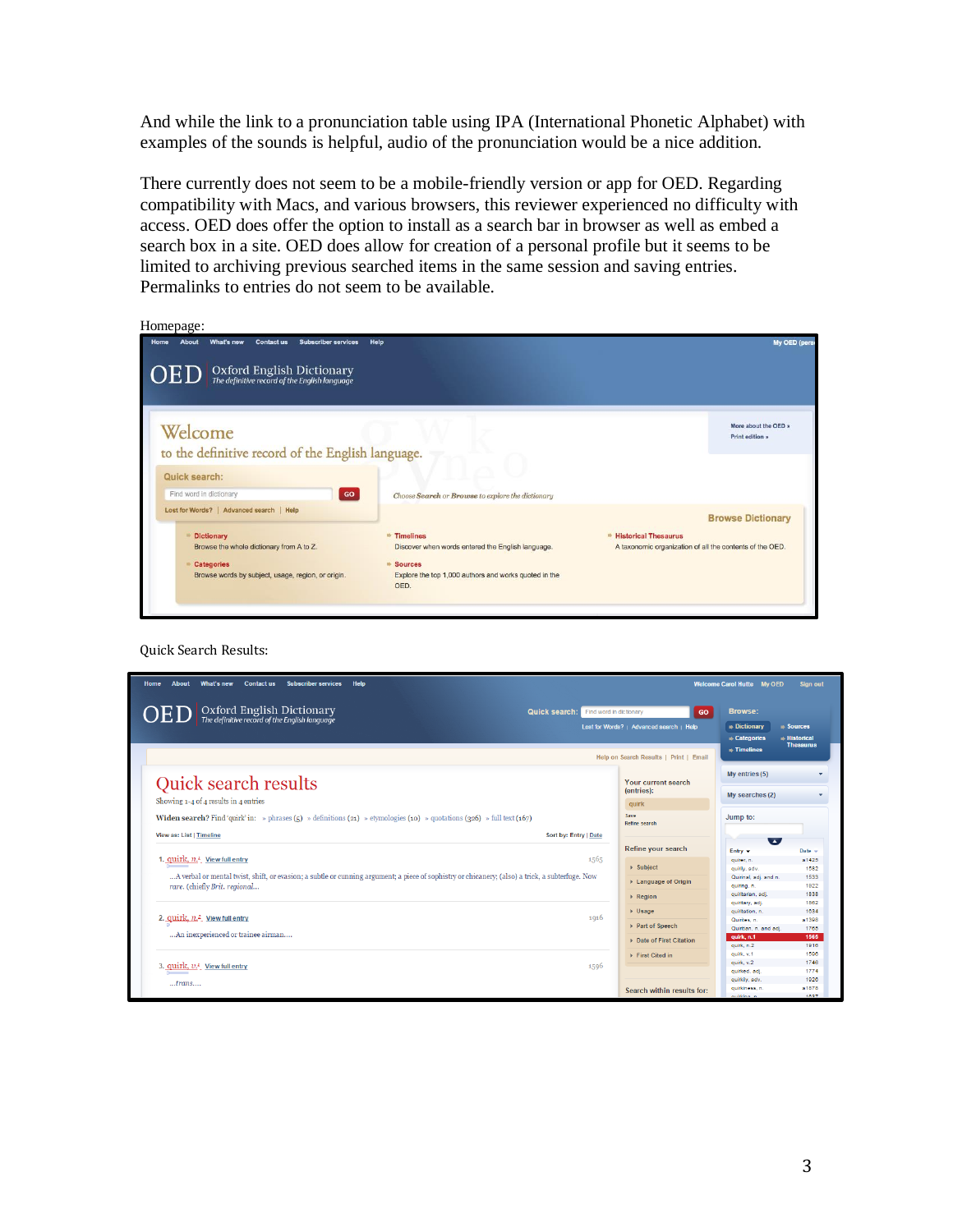#### Sample email retrieval:



Advanced Search, diacritics:

| <b>Advanced search</b><br>Search in:<br><b>Quotations</b><br><b>Entries</b><br><b>Senses</b><br>Search the text of OED entries:<br><b>Full Text</b><br>۳<br><b>Enter search</b><br>in<br><del>Tung</del><br>$\boldsymbol{x}$<br>Text<br>Remove row<br>And $\blacktriangledown$<br>à<br>á<br>â<br>è<br>é<br>ê<br>ñ<br>ç<br>æ<br>÷<br>严明<br>À<br>Á<br>Â<br>ü<br>Æ<br>ó<br>ô<br>ö<br>Ç<br>œ<br>+ Add row<br>È<br>É<br>Ê<br>Ñ<br>Ó<br>í<br>Ô<br>Ö<br>Ü<br>Œ | Case-s | $\mathrm{OED}$ Oxford English Dictionary |  |  |  |  |  |  |
|---------------------------------------------------------------------------------------------------------------------------------------------------------------------------------------------------------------------------------------------------------------------------------------------------------------------------------------------------------------------------------------------------------------------------------------------------------|--------|------------------------------------------|--|--|--|--|--|--|
|                                                                                                                                                                                                                                                                                                                                                                                                                                                         |        |                                          |  |  |  |  |  |  |
|                                                                                                                                                                                                                                                                                                                                                                                                                                                         |        |                                          |  |  |  |  |  |  |
|                                                                                                                                                                                                                                                                                                                                                                                                                                                         |        |                                          |  |  |  |  |  |  |
|                                                                                                                                                                                                                                                                                                                                                                                                                                                         |        |                                          |  |  |  |  |  |  |
|                                                                                                                                                                                                                                                                                                                                                                                                                                                         |        |                                          |  |  |  |  |  |  |
|                                                                                                                                                                                                                                                                                                                                                                                                                                                         |        |                                          |  |  |  |  |  |  |
|                                                                                                                                                                                                                                                                                                                                                                                                                                                         |        |                                          |  |  |  |  |  |  |
|                                                                                                                                                                                                                                                                                                                                                                                                                                                         |        |                                          |  |  |  |  |  |  |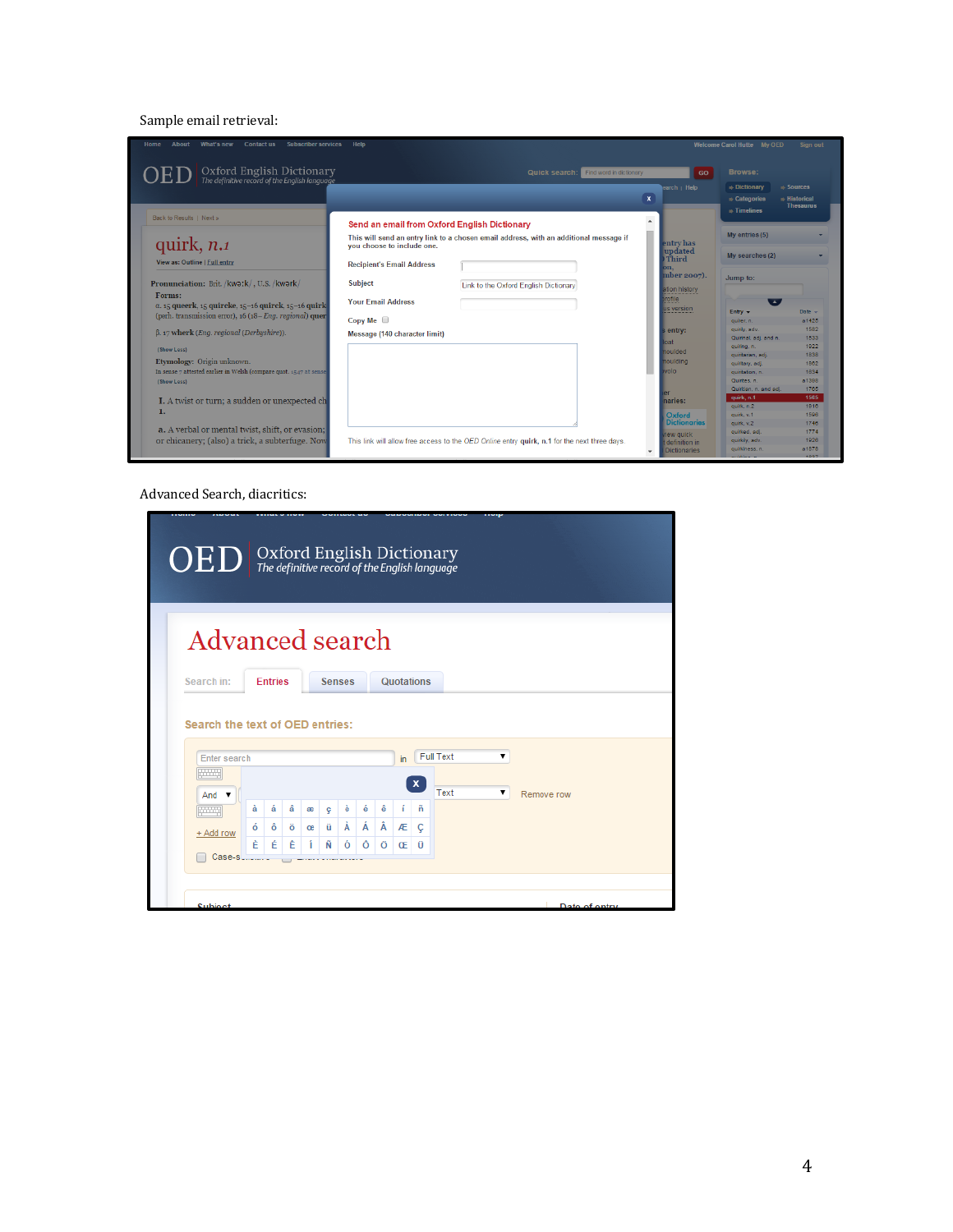#### Pronunciation window:



#### Timeline of Entries graph:



#### **USER SUPPORT: 3, 3, 3**

Text based online help is available on all pages using the help link located at the top of each page. Context-sensitive help links are located within pages, such as the quick search box, search results pages, and dictionary entry pages making assistance user friendly. The help pages are well written, easy to follow, and cover information a user would likely need. Other than an online tour (.pps file), there is no other video based help, tutorials, or other types of training linked from the OED Online user website. The subscriber services link leads to library administrative help needs (account management, MARC records, promotional items, etc.) and includes a link to the Librarians Resource Center website. The [Librarians Resource](http://www.oup.com/online/us/librarians/?view=usa)  [Center](http://www.oup.com/online/us/librarians/?view=usa) website expands information on promoting, using, and managing Oxford Resources. There is only one short introduction video on OED Online located through the Librarians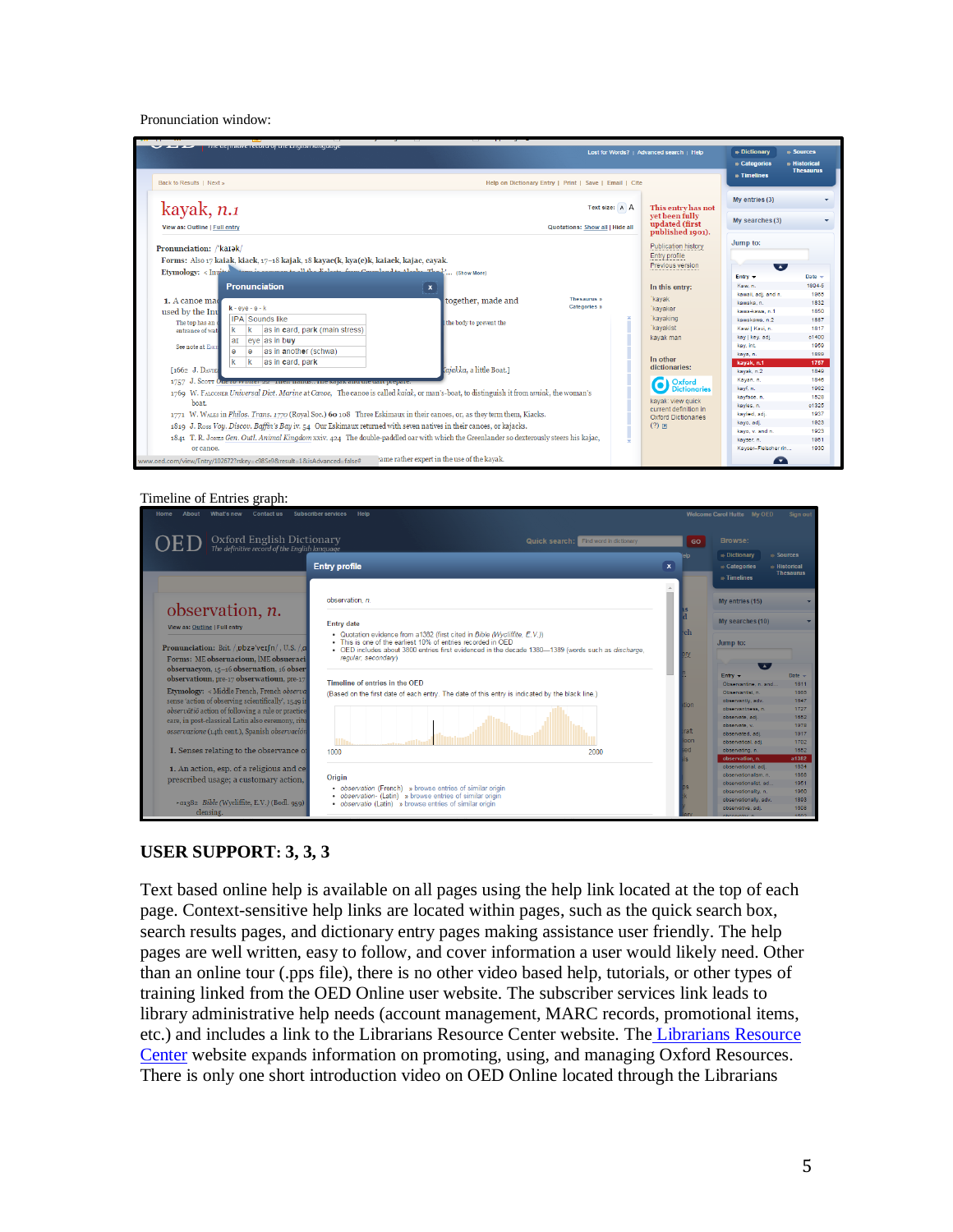Resource Center. Online webinars are scheduled, although additional training (online and inperson) can be scheduled through [OUP's Online Resource Training c](https://global.oup.com/academic/contactus/online-resources-training?cc=us%E2%8C%A9=en)ontact page.

The [CCL program announcement page](http://cclibraries.org/providers/oxford.html) provides helpful information that is not easily located on the OED Online website, such as prominently displayed contact information and the licensing agreement (see rights and restrictions). Phone and email assistance is available Monday-Friday 6am-2pm. A link to the email for support is available on the OED Online website through the contact us link on each page. Changes to the OED Online database are reported on the website in an update box on the homepage and through a What's New link. A full list of new words are available to review. Additionally, the [Librarians Resource Center](https://global.oup.com/academic/librarians/?cc=us%E2%8C%A9=en&) website includes several ways to stay connected with Oxford University Press (Facebook, Twitter, RSS, Email list, etc.) for updated on OED Online and other Oxford Press resources.

Help page:

| http://www.oed.com/help#start<br>$D - C$ <b>O</b> Help : Oxford English Dictio $\times$                                                                                                            |                                                                  | $\frac{1}{2} \left( \frac{1}{2} \right) \left( \frac{1}{2} \right) \left( \frac{1}{2} \right) \left( \frac{1}{2} \right) \left( \frac{1}{2} \right) \left( \frac{1}{2} \right) \left( \frac{1}{2} \right) \left( \frac{1}{2} \right) \left( \frac{1}{2} \right) \left( \frac{1}{2} \right) \left( \frac{1}{2} \right) \left( \frac{1}{2} \right) \left( \frac{1}{2} \right) \left( \frac{1}{2} \right) \left( \frac{1}{2} \right) \left( \frac{1}{2} \right) \left( \frac$<br>↑ ★ ☆ |
|----------------------------------------------------------------------------------------------------------------------------------------------------------------------------------------------------|------------------------------------------------------------------|-------------------------------------------------------------------------------------------------------------------------------------------------------------------------------------------------------------------------------------------------------------------------------------------------------------------------------------------------------------------------------------------------------------------------------------------------------------------------------------|
| File Edit View Favorites Tools Help<br>b Suggested Sites • 2 My Drive - Google Drive @ OCLC WorldShare 2 Baker & Taylor - Title Sou [3] Datatel User Interface 4.3 2 EBSCO ECM [3] EBSCONET 2 Tabs | <sup>26</sup> 个 同 → □ 曲 → Page → Safety → Tools <del>→ 回</del> → |                                                                                                                                                                                                                                                                                                                                                                                                                                                                                     |
| Contact us<br>Subscriber services<br><b>Help</b><br>What's new<br><b>Home</b><br><b>About</b><br>Oxford English Dictionary<br>The definitive record of the English language<br>)ED                 |                                                                  |                                                                                                                                                                                                                                                                                                                                                                                                                                                                                     |
|                                                                                                                                                                                                    |                                                                  |                                                                                                                                                                                                                                                                                                                                                                                                                                                                                     |
| Help                                                                                                                                                                                               | $\triangleleft$ Help                                             |                                                                                                                                                                                                                                                                                                                                                                                                                                                                                     |
| Welcome                                                                                                                                                                                            |                                                                  |                                                                                                                                                                                                                                                                                                                                                                                                                                                                                     |
| . Using the Help<br>· Other resources                                                                                                                                                              |                                                                  |                                                                                                                                                                                                                                                                                                                                                                                                                                                                                     |
| <b>About OED Online</b>                                                                                                                                                                            |                                                                  |                                                                                                                                                                                                                                                                                                                                                                                                                                                                                     |
| . The contents of OED Online<br>. Viewing Second Edition, Additions, and New Edition entries                                                                                                       |                                                                  |                                                                                                                                                                                                                                                                                                                                                                                                                                                                                     |
| Logging in                                                                                                                                                                                         |                                                                  |                                                                                                                                                                                                                                                                                                                                                                                                                                                                                     |
| . With user name and password<br>· From a subscribing institution<br>· Via Athens<br>· Via Shibboleth<br>. With your library card<br>· Problems<br>· Timing out                                    |                                                                  |                                                                                                                                                                                                                                                                                                                                                                                                                                                                                     |
| Home page                                                                                                                                                                                          |                                                                  |                                                                                                                                                                                                                                                                                                                                                                                                                                                                                     |
| · Site header<br>· Search panel<br>· Browse panel<br>· Other resources                                                                                                                             |                                                                  |                                                                                                                                                                                                                                                                                                                                                                                                                                                                                     |
| Quick start                                                                                                                                                                                        |                                                                  |                                                                                                                                                                                                                                                                                                                                                                                                                                                                                     |
| · Quick search: finding a word or phrase<br>· Results<br>· Browsing<br>. Using the Historical Thesaurus                                                                                            |                                                                  |                                                                                                                                                                                                                                                                                                                                                                                                                                                                                     |
| The entry display                                                                                                                                                                                  |                                                                  |                                                                                                                                                                                                                                                                                                                                                                                                                                                                                     |

# **COST: 3, 3, 3**

Pricing is for a subscription term (July-June) and cost is based on FTEs with a minimum amount cost. The product is reasonably priced for community college budgets.

# **AVAILABILITY/ACCESSIBILITY OF SERVICE: 3, 3, 3**

Oxford University Press makes its websites accessible and tries to comply to a level AA of the Web Content Accessibility Guidelines 2.0 (WCAG) and to Section 508 of the US Rehabilitation Act. Access to this database is controlled via IP address ranges for on-campus users and remote authentication subscribers can use EZproxy with usernames and passwords. Usage reports for Oxford English Dictionary are available in COUNTER-4 format. OED offers the option to install as a search bar in browser as well as embed a search box in a site.

# **OTHER REVIEWS OF THIS PRODUCT**